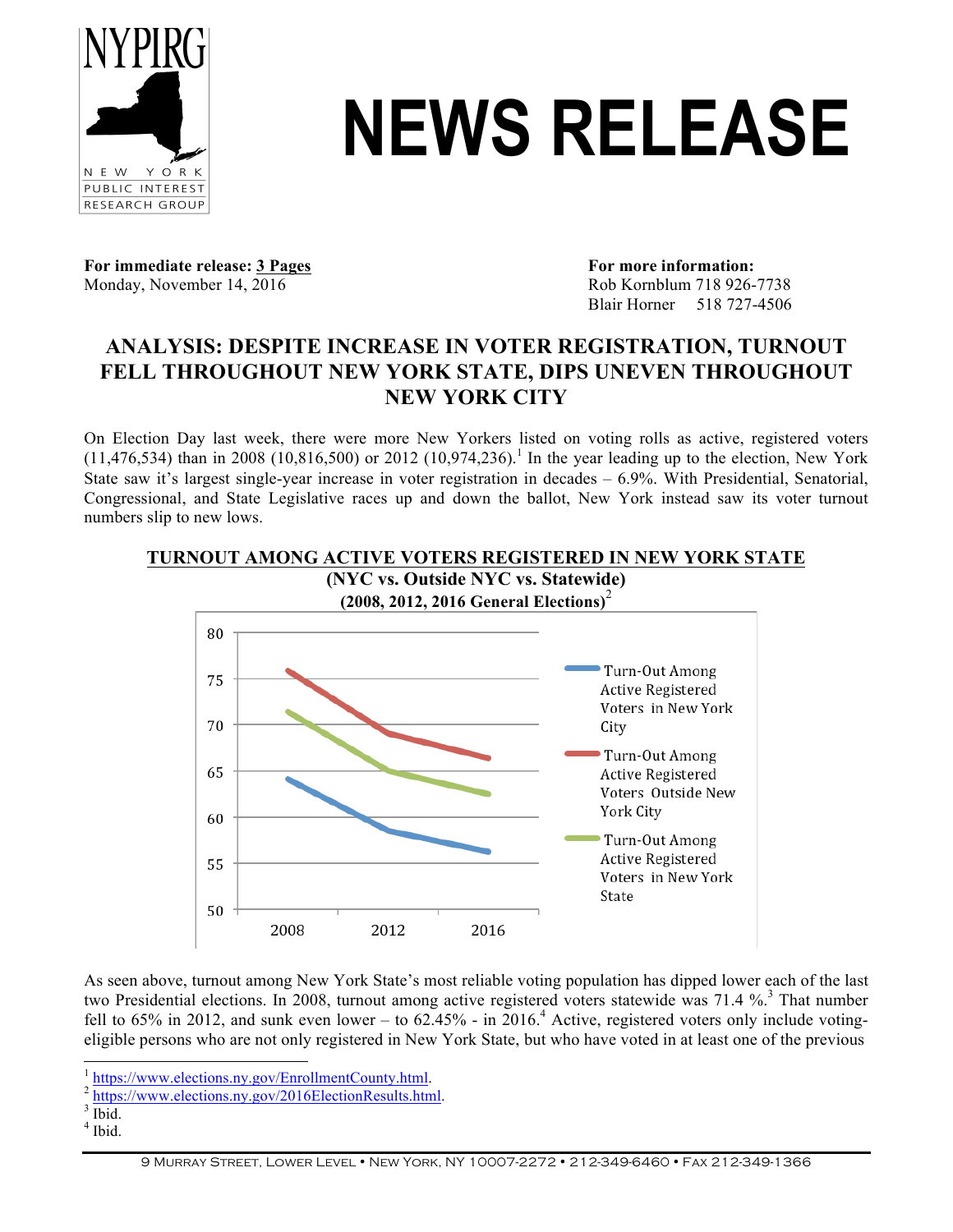#### **NYPIRG, PAGE 2**

two federal election cycles or who have verified their "active" status via communications with their County's Board of Elections.

Within New York City, the borough-by-borough active registered voter turnout breakdown reveals big differences among the five boroughs of New York City. As seen below, the downward trajectory in active registered voter turnout in New York City was not consistent among all five boroughs. While turnout fell across the board from 2008 to 2012, the change from 2012 to 2016 is much more borough-specific. Turnout in the Bronx and Brooklyn continued to plummet, with only 53.9% of the borough's most likely group of voters casting a ballot in Brooklyn in 2016 and only 52.4% of such voters in the Bronx.<sup>5</sup> Turnout was down only slightly in Queens compared with 2012, flat-lined in Manhattan, and increased in Staten Island.



The drop in turnout within New York City is even more noteworthy considering that the increase in active registered voters was even more pronounced within New York City over the past year than in New York State. New York City saw a 9% increase in registered active voters during the past year.<sup>7</sup> Overall, turnout among active registered voters within New York City fell from 64.1% in 2008 to 58.5% in 2012 to just 56.3% in 2016.<sup>8</sup>

 $<sup>5</sup>$  Ibid.</sup>

 $6$  Ibid.

<sup>7</sup> https://www.elections.ny.gov/EnrollmentCounty.html

https://www.elections.ny.gov/2016ElectionResults.html